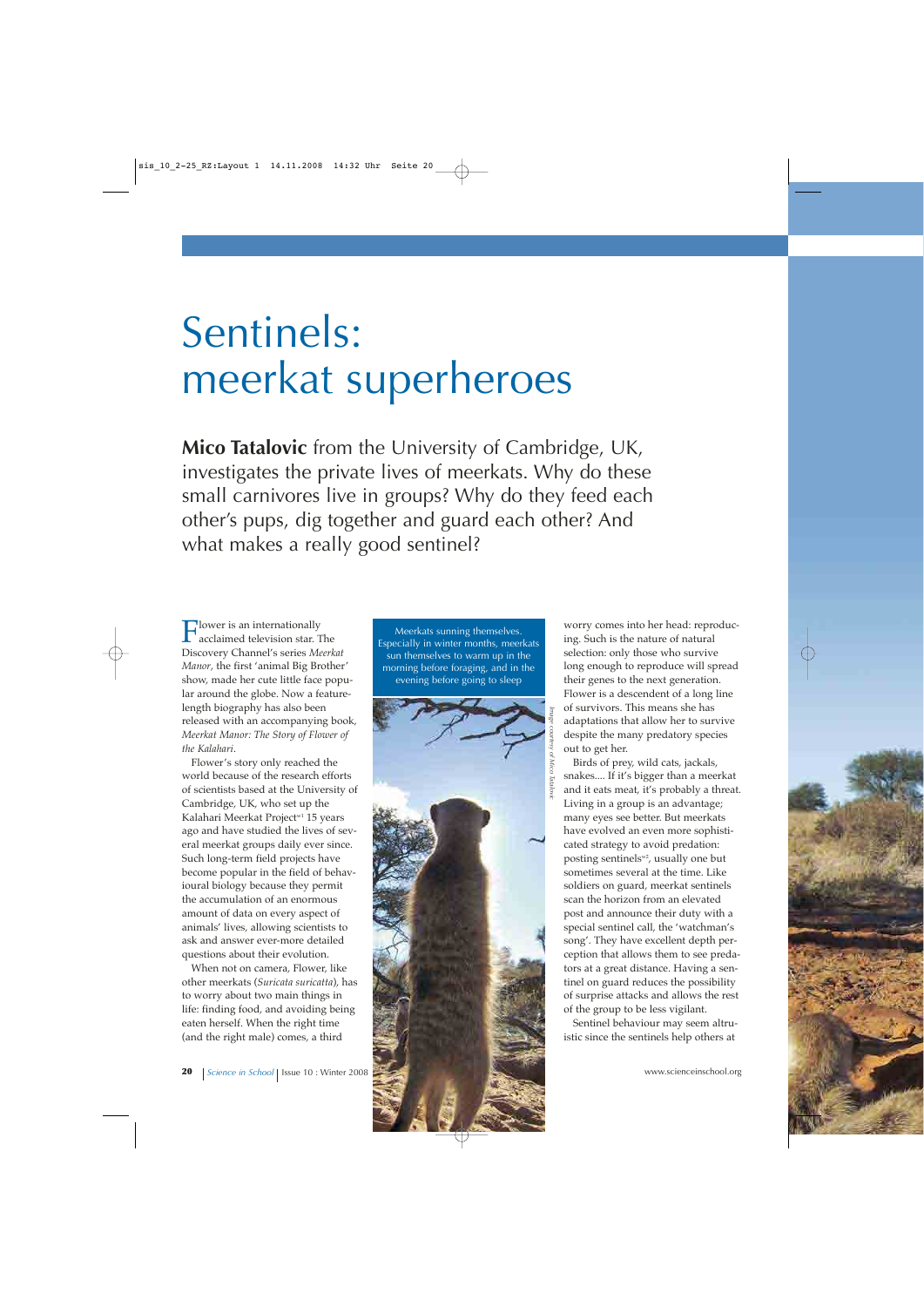## **Meerkat research**

The Kalahari Meerkat Project was set up some 15 years ago by Professor Clutton-Brock from the University of Cambridge, UK. Since then, the Cambridge scientists have collaborated with colleagues in other countries, especially at the University of Zurich in Switzerland and Pretoria University in South Africa.

All meerkats involved in the project are wild but habituated to people and are easily identifiable by small dye marks that the researchers and volunteers have painted on them. These dye marks make for easy identification, as 'head and shoulders' is different from 'right rib, right thigh'. Familiar with people since birth, the animals ignore us so we can observe them from as little as 0.5 m away and walk among the group without disturbing their normal behaviour. Since most meerkats are studied from birth, each individual's parentage and life history is recorded.

The project manager makes a weekly schedule of group visits to allow researchers (master's students, PhD students and postdoctoral researchers) to visit the meerkat groups they need for their experiments and to make sure all groups are visited at least a couple of times a week by volunteers to keep track of where the animals go and what they do. In every group, one animal has a radio collar that allows it to be tracked; most of their sleeping burrows are also labelled with GPS points so it is easy to locate them.

All pups are caught and an identity microchip is inserted under their skin in case the dye marks on their fur wear out. Blood samples are also taken at regular intervals throughout their lives, to obtain both their DNA and hormonal profiles. This helps researchers to determine relationships within and between the groups and to correlate behaviours with hormone levels. The animals are captured for only a few minutes, to avoid stressing them too much.

For the scientists, a typical day of meerkat research involves waking up before sunrise to arrive at the sleeping burrow before meerkats get up. Various records have to be kept, such as where the animals slept, when they got up, how heavy they are (we use small crumbs of hard-boiled egg to lure them onto scales, saying "yum, yum, yum!"). We also count and identify all the animals to check the group's composition and then follow them for three hours while they forage for food and avoid predators. When following them, we also take regular GPS readings to calculate the routes that the meerkats take on their foraging trips. At midday, when the meerkats have a siesta to avoid the heat of the desert sun, we leave to have lunch and return in the afternoon for more data collection. Afternoon experiments might include playing the meerkats' own vocalisations back to them or presenting them with predator cues or faeces to observe their responses.

*Image courtesy of Mico Tatalovic*

Image courtesy of Mico Tatalovic

**Meerkats resting. In the summer months, meerkats rest at midday to avoid the heat**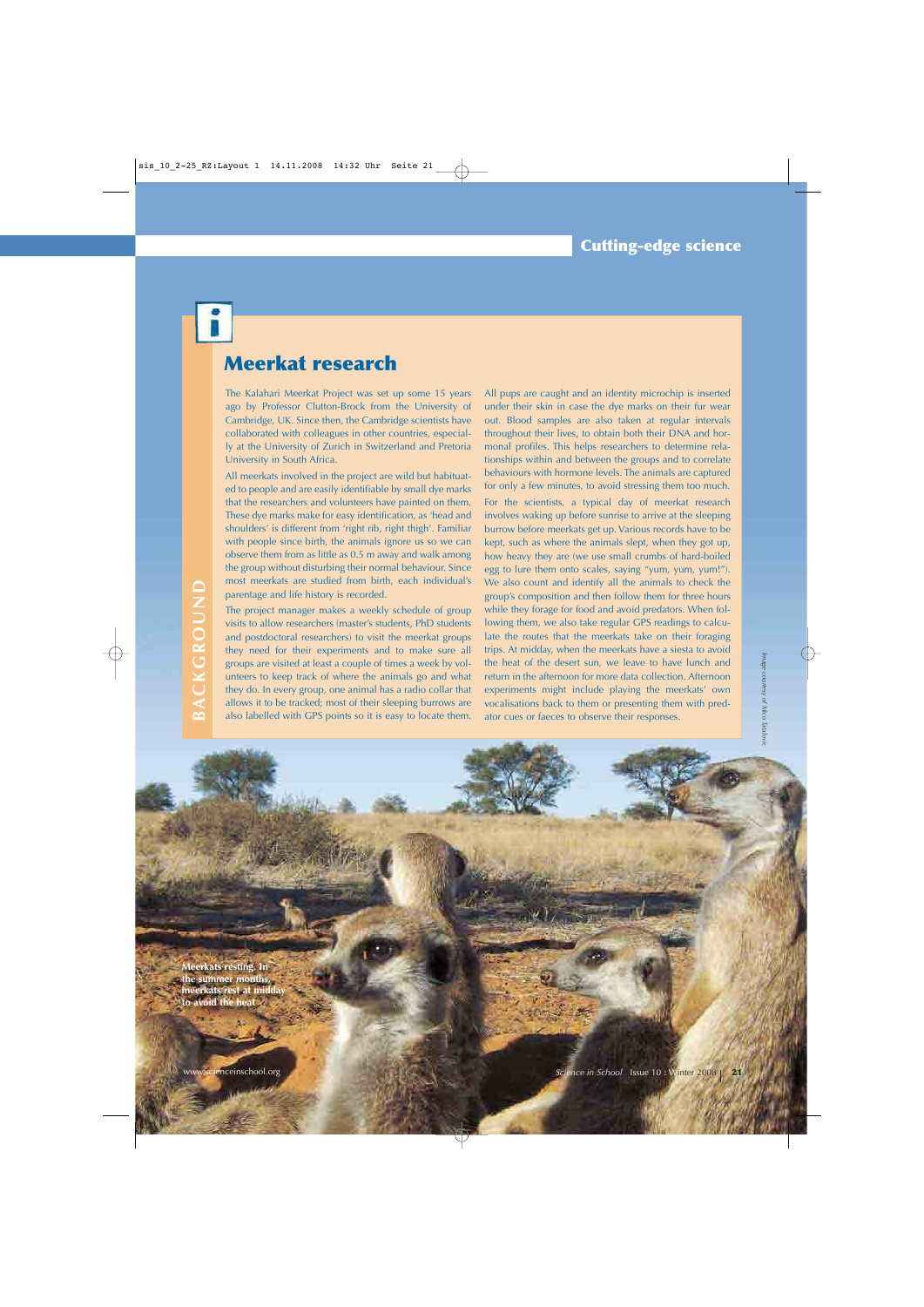## **Meerkat society**

Meerkats (*Suricata suricatta*) are small, carnivorous mammals weighing on average less than one kilogram. They inhabit the arid areas of southern Africa and live in social groups of 2-50 individuals, consisting of one dominant pair and a variable number of subordinate helpers who may or may not be related to the dominant pair. These members of the mongoose family (Herpestidae) eat mainly arthropods (insects, spiders and their relatives), as well as the occasional small mammal, reptile or plant bulb.

They have territories with several sleeping burrows, from which they make daily foraging trips of up to a few kilometres. Depending on food availability and predation pressure at specific spots, they will either return to the same sleeping burrow for several nights, or change burrows quite frequently.

On average, litters consist of three to four pups that stay within the burrow until they are approximately three weeks old. During that time, while the pups are being fed on milk, the group returns to the same burrow. At four weeks of age, the pups begin travelling with the group and for their first three months of life, are fed on invertebrates and small vertebrates by helpers.

Meerkats reach adulthood at around one year of age. At around 18-30 months of age, males voluntarily leave the group, either to join an existing group or to form a new group with unrelated females. Adult females, particularly pregnant ones, may be evicted from their home group by the pregnant dominant female; this is thought to reduce the chance of the dominant female's pups being eaten by the other females. Most females return to the group once the dominant female has given birth, but some may permanently disperse to form new groups with unrelated males.

Dominant meerkats live for 6-10 years on average, with the oldest individual in the Kalahari Meerkat Project being almost 13 years. The age of subordinate meerkats is more difficult to record, as many disperse or are evicted by the age of around three years, and are subsequently lost to the project records. The most important known causes of death are predation, fights with other meerkats (including infanticide), diseases and humancaused factors such as car fatalities – but for two-thirds of the Kalahari Meerkat Project meerkats, the cause of death is unknown, since the individuals just disappeared.



Meerkats at a sleeping burrow. Sleeping burrows may have several exits and rooms inside. Meerkats maintain them but don't dig them; instead they use ground squirrels' burrows and sometimes also share them with yellow mongooses that live in small family groups

their own expense: when they are guarding, they not only expend energy and lose valuable foraging time, but also expose themselves to predators. But are they really being altruistic?

My research group investigates conflicts and co-operation in meerkat societies, and as part of this work, I focus on sentinels. One of the main questions I am investigating is why some meerkats spend more time on guard than others. An answer to a simple question like this can give us valuable insights into the evolution of social behaviour. 'Why are some humans more social than others?' and 'How did our sense of community and helping others initially evolve?' we may ask eventually. Until then, we study model animals, such as

meerkats, to give us preliminary answers and to help us formulate and test theories.

Flower keeps guard from trees, logs, bushes, grass tufts or even human heads. The average height of the posts from which meerkats keep guard is around 60 cm although the bravest sentinels will climb trees up to six metres high. The height of the sentinel's post also varies with the vegetation cover; during the rainy season when grass is tall, sentinels guard from higher posts so that they can see above the grass. This reflects the fact that the behaviour of wild animals is affected by their environment; when studying behaviour, it is often important to consider the environmental effects.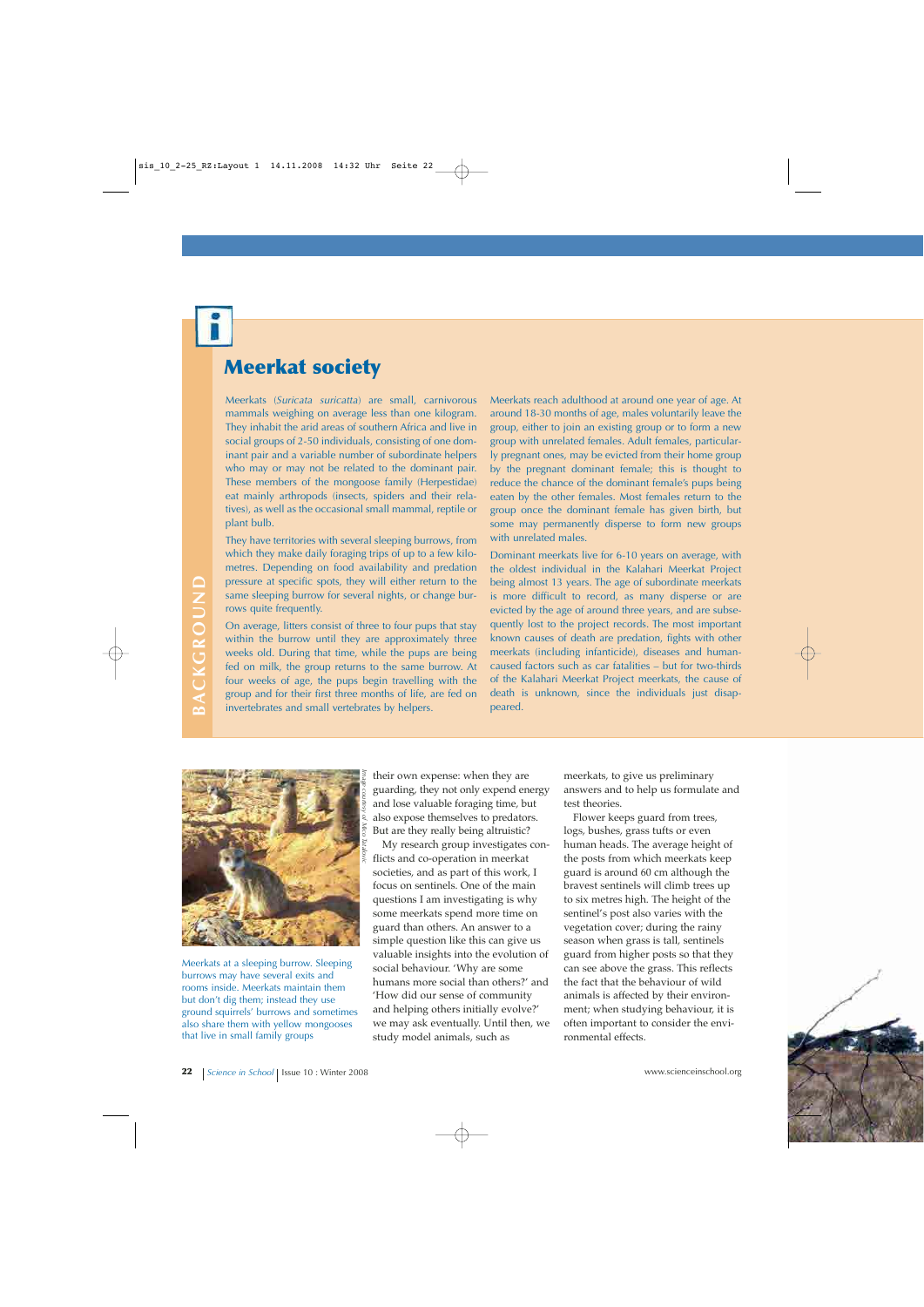Meerkats are an excellent model species for studying behavioural biology and ecology because they can be habituated to close observation by humans; they are also diurnal and forage in a relatively open habitat and are hence easy to follow and observe on foot. The aspect of their lives that interests evolutionary biologists the most is their sociality. Why do they live in groups? Why do the young adults stay in the group and why do they help each other? What are the evolutionary conflicts among individuals living in groups and how are these resolved?

#### *Benefits of group living*

For meerkats, group living makes sense because there is little available land for establishing their own territories, most of the appropriate habitat having already been taken by rival groups, and the harsh desert environment makes it difficult to survive alone. All adult meerkats contribute to co-operative behaviours; the main ones are pup feeding, sentinel duty, burrow maintenance and, for females, allolactation (lactating for another meerkat's pups). Co-operation increases the pups' survival, development and subsequent reproductive success, which benefits the group as a whole, because larger groups are more likely to survive.

#### *Costs of group living*

There is a trade-off for individuals between the benefits and costs of group living. One of the main costs of group living is the prevention of reproduction: the dominant breeding pair accounts for around 80% of the offspring born to the group. Dominant females try to weight the reproduction in their own favour, so that they produce as many offspring as possible; subordinate females are commonly expelled from the group by the dominant female in the latter half of her pregnancy to prevent infanticide by subordinates. Subordinate females are also evolutionarily driven to reproduce, in spite of attempts by the dominant female to prevent this from happening. Similarly, subordinate males try to find receptive females from neighbouring groups and thus enhance their reproductive success.

The exact nature of these within- and between-group conflicts and resolutions is a subject of continuing research. Currently, scientists are looking at the way in which different hormones such as oxytocin (the 'trust' hormone) affect social behaviour and conflicts within the group. Others are examining the influence of an individual meerkat's personality on its behaviour and decisions.

Sentinel behaviour also differs between individual meerkats. Some sentinels will go on guard more often, and guard longer and from higher posts: this is why we consider them to be 'supersentinels' – although we don't actually know if these individuals are also the most efficient in detecting predators. The longer they stay on guard, the more likely they are to announce their alertness when protecting the group, so that the group can relax. Supersentinels are also likely to be animals that are usually more vigilant; even when they are not on sentinel duty, they often stop while foraging for food to briefly

check the surroundings for anything suspicious. It seems that these supersentinels also have higher levels of the stress hormone cortisol. This raises the question of whether this hormone is the cause or the effect of their behaviour. Future research could address this by observing how an

Meerkat guarding from the top of a dry branch

increase or decrease in cortisol levels – by introducing the hormone into the animal's system or blocking it through the introduction of another molecule – changes meerkats' behaviour.

But why do we devote so much time to elucidating meerkat behaviour? Studying specific behaviours such as guarding is like fitting a single piece of puzzle into the larger picture of the evolution of social behaviour. Eventually we would like to understand how, why and when co-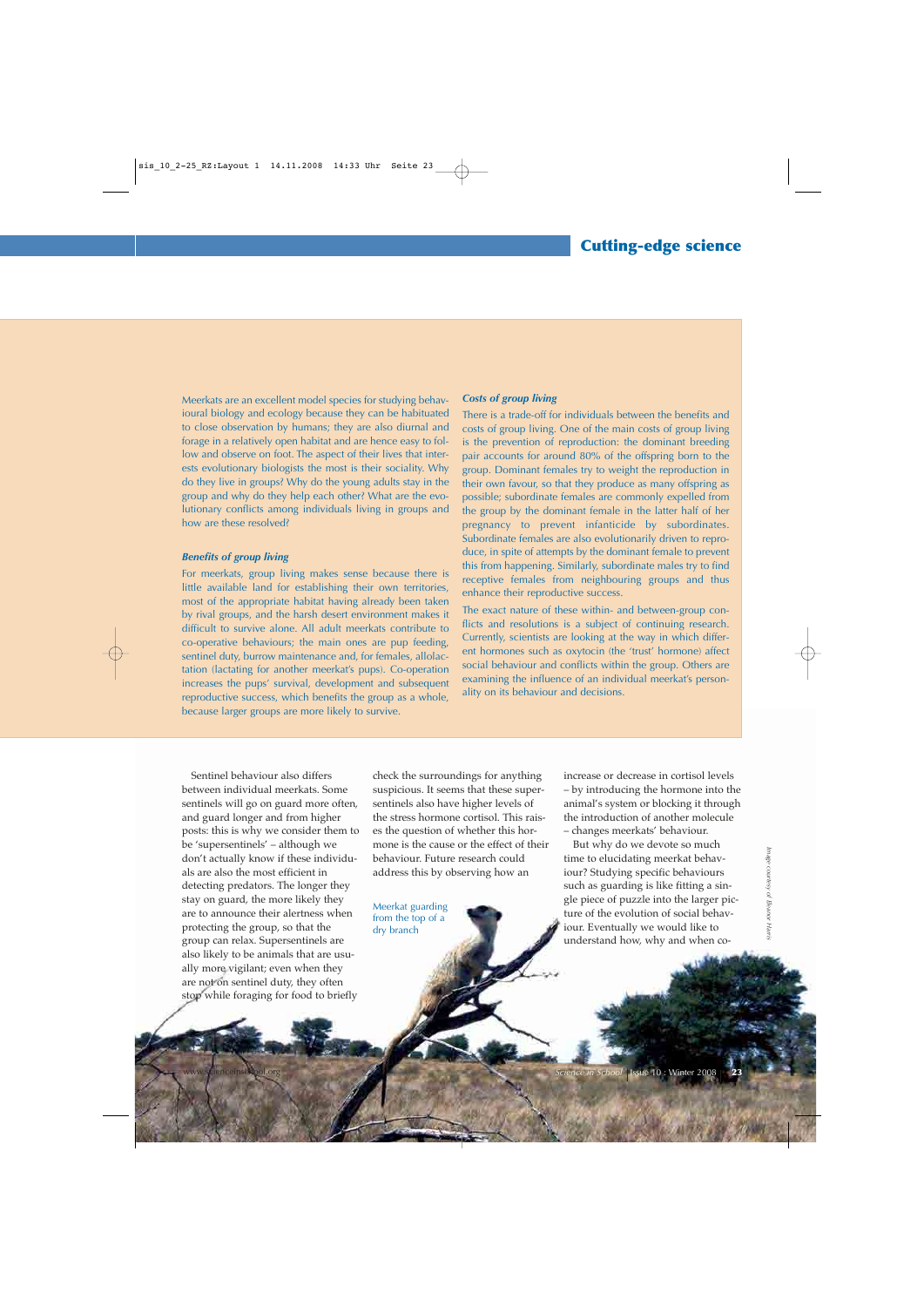

Meerkats emerging from a bolthole after a predator alarm

operation evolved in animals and in our own species. We would like to know why we are so different from other animals. We would like to probe deeper into the evolution of life on our planet and to satisfy our thirsty curiosity. "Why?" It's the question that drives science.

Meerkats are an excellent model system to test hypotheses arising from the theory of evolution. One of the biggest unsolved problems in evolutionary biology is the existence of altruistic behaviours in humans and animals. Darwin's theory of natural selection argues for the survival of the fittest through competition for limited resources (food, mates, space). Yet, we find animals such as meerkats cooperating happily; they baby-sit and feed (even lactate for) other meerkat's pups, dig burrows together and guard the whole group from predator attacks. How can Darwin's theory explain the observed harmonious lives of meerkats?

After 15 years of detailed study of meerkats, Professor Tim Clutton-Brock<sup>w3</sup> of Cambridge University and his colleagues say that meerkats are not that altruistic after all. There is a lot of selfish behaviour going on. A classic example, published in the journal *Science*, is the finding that meerkat sentinels guard from safe sites, and only once their bellies are full (Clutton-Brock et al, 1999). Moreover, being the first to spot predators means that in most cases they are the first to escape them too. This suggests that direct, selfish benefits are the

main causes of the evolution of this social, apparently altruistic behaviour. However, we still don't know exactly why meerkats guard and why some are just so super at it. The current hypothesis is that good foragers – meerkats that are the most efficient at capturing prey – are also the best sentinels, because they spend less time foraging and thus have more time and energy to spend on other activities. But the evidence is still too scarce to support this. My research might help elucidate some of the answers to these questions. I just hope they're not doing it only for the cameras!

#### **References**

Clutton-Brock TH et al (1999) Selfish sentinels in cooperative mammals. *Science* **284**: 1640-1644. doi: 10.1126/science.284.5420.1640

#### **Web references**

w1 – For more information about the Kalahari Meerkat Project see: www.kalahari-meerkats.com

> Meerkats sunning themselves